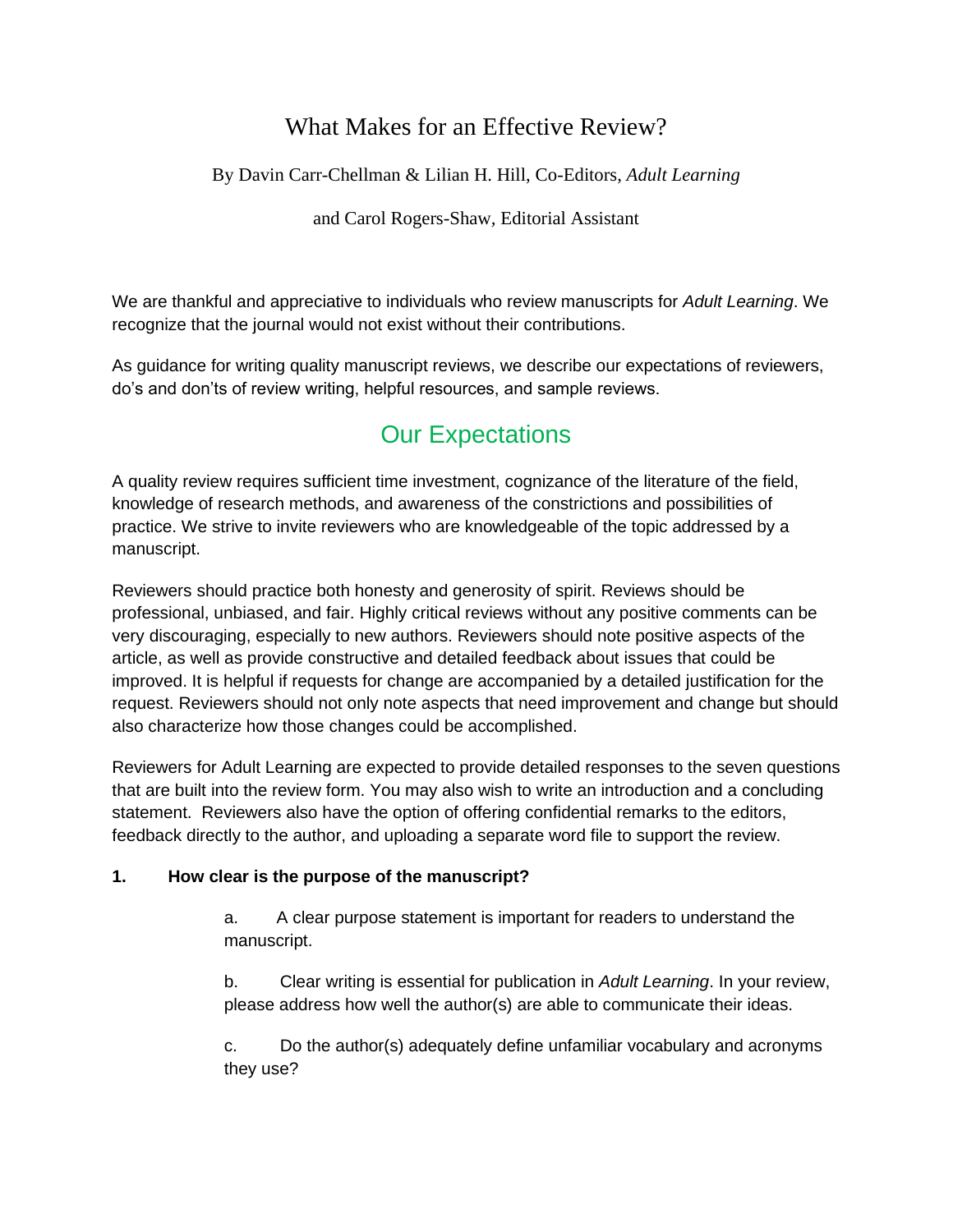d. Do the author(s) have background knowledge that they do not recognize they should share, i.e. tacit knowledge, so that the reader can better understand the manuscript?

e. Conversely, do the author(s) over-explain issues that are common knowledge for people in the field of adult education?

## **2. How innovative is the manuscript? Does it have anything new to say to adult educators?**

a. Please consider whether the manuscript is up-to-date and innovative.

b. We often receive manuscripts in which the only citations are to adult education classics (e.g., Knowles, andragogy, self-directed learning) published before the turn of the 21st century. Contemporary adult education literature is being continuously published on varied topics and we expect manuscript author(s) to indicate their awareness of this fact by citing both classic and contemporary literature, as appropriate. If needed, please refer manuscript authors to topics and authors of literature they can read to improve their manuscripts.

# **3. Will the manuscript appeal to a broad cross-section of readers (e.g., practitioners, administrators, instructors, program developers, professors, graduate students)?**

a. *Adult Learning* has a diverse readership. As you review the manuscript, please think about how it might be understood by *Adult Learning*'s audience who may be interested in adult learning but not be knowledgeable of a specific topic a manuscript is designed to address. The author(s) should be able to clearly explain their topic and not be speaking exclusively to specialists in their own area.

# **4. Are the implications for practice clear?**

a. A major focus for *Adult Learning* is on the practice of adult education. To address the mission of *Adult Learning* authors must consider the meaning of their manuscripts for how the ideas expressed can be used to influence and improve adult education practice.

# **5. Does the author(s) use supporting references when appropriate?**

a. We receive manuscripts from authors in many different fields; however, because the focus of *Adult Learning* is on adult learning and adult education, we require that the authors reference the literature of adult education.

b. Adult Learning uses APA, 7th edition.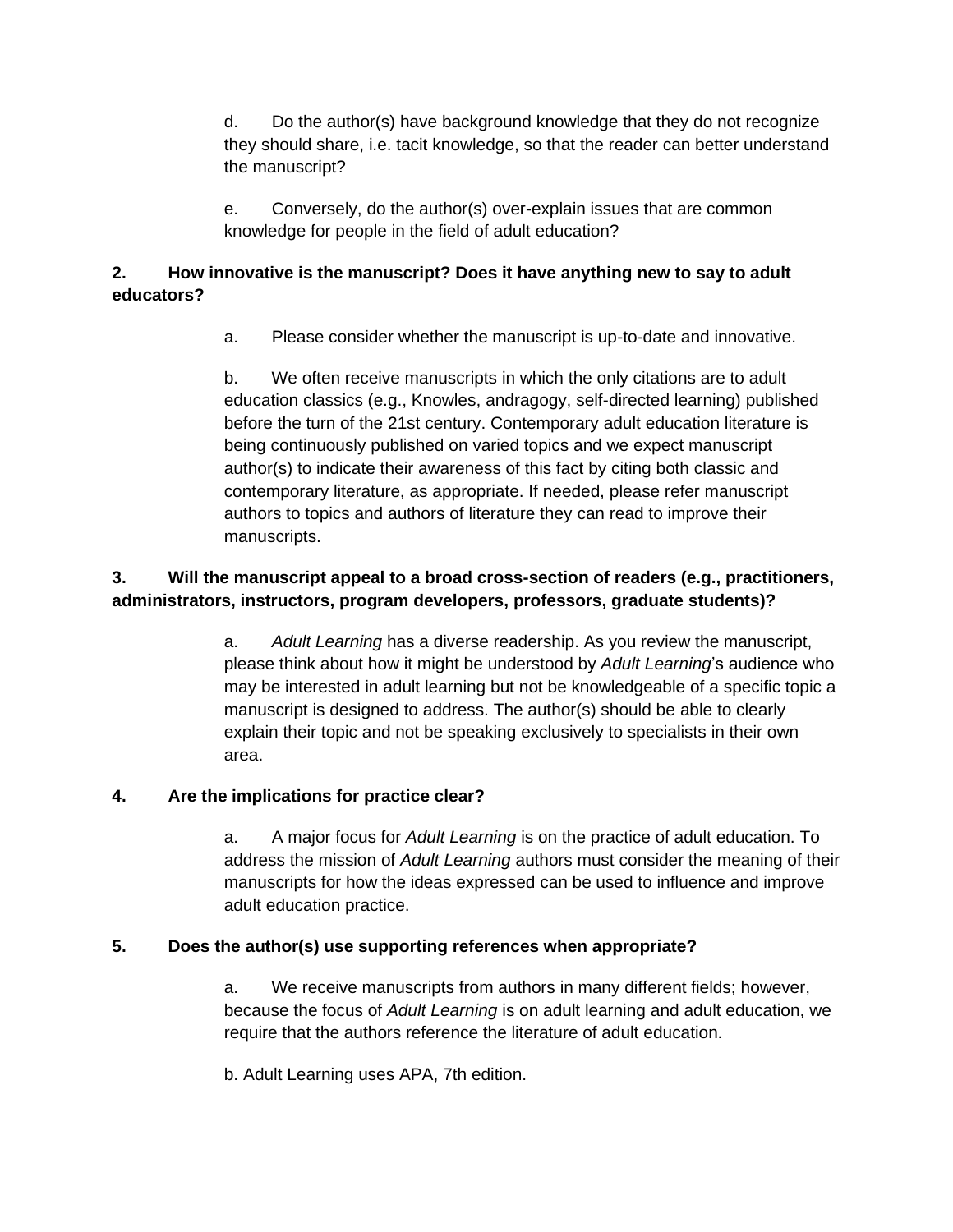## **6. How important and/or timely is the topic?**

a. We seek to invite reviewers who are knowledgeable of the topic area for each manuscript and can reflect on its contemporary relevance. We also encourage reviewers to assess the appropriateness of the manuscript by using resources provided by SAGE to identify related publications.

## **7. How well-written and organized is the manuscript?**

a. Because an experienced copyeditor reviews all accepted manuscripts prior to their publication, reviewers need not spend their time pointing out minor spelling or grammatical problems. Instead, please use your review to address substantive issues regarding the topic, organization, methods, innovativeness, timeliness, implications for practice, and appeal of the manuscript for our readers.

b. We want to encourage international authors; therefore, please use special tact when reviewing manuscripts written by author(s) whose first language does not appear to be English or who may reside in countries where literary conventions differ. For example, Americans tend to be accustomed to direct speech whereas other cultures may approach communication more indirectly.

| חח                                                                                                                                                                       | DON'T                                                                                                                                                                                                                                                                                                                                                   |  |
|--------------------------------------------------------------------------------------------------------------------------------------------------------------------------|---------------------------------------------------------------------------------------------------------------------------------------------------------------------------------------------------------------------------------------------------------------------------------------------------------------------------------------------------------|--|
| Consider whether you have sufficient time to<br>conduct a quality review. Reviewing can be a<br>lot of work – before you commit, make sure<br>you can meet the deadline. | If you don't have time to do a thorough review,<br>please don't accept an invitation for review.                                                                                                                                                                                                                                                        |  |
| Accept invitations for review in subject areas<br>that match your expertise so that you are<br>able to provide a high-quality review.                                    | Accept invitations to review when you have a<br>potential conflict of interest. Remember, adult<br>education is a small field and we tend to know<br>what our colleagues are working on. If you are<br>reasonably sure that you know the author(s) of<br>the manuscript, discuss this with the editor<br>before you accept responsibility for a review. |  |
| Be specific and provide detailed notations of<br>both the positive and negative aspects of<br>manuscripts.                                                               | Write a hasty review or be vague because you<br>have invested insufficient time to really study a<br>manuscript.                                                                                                                                                                                                                                        |  |

# Do's and Don'ts of Review Writing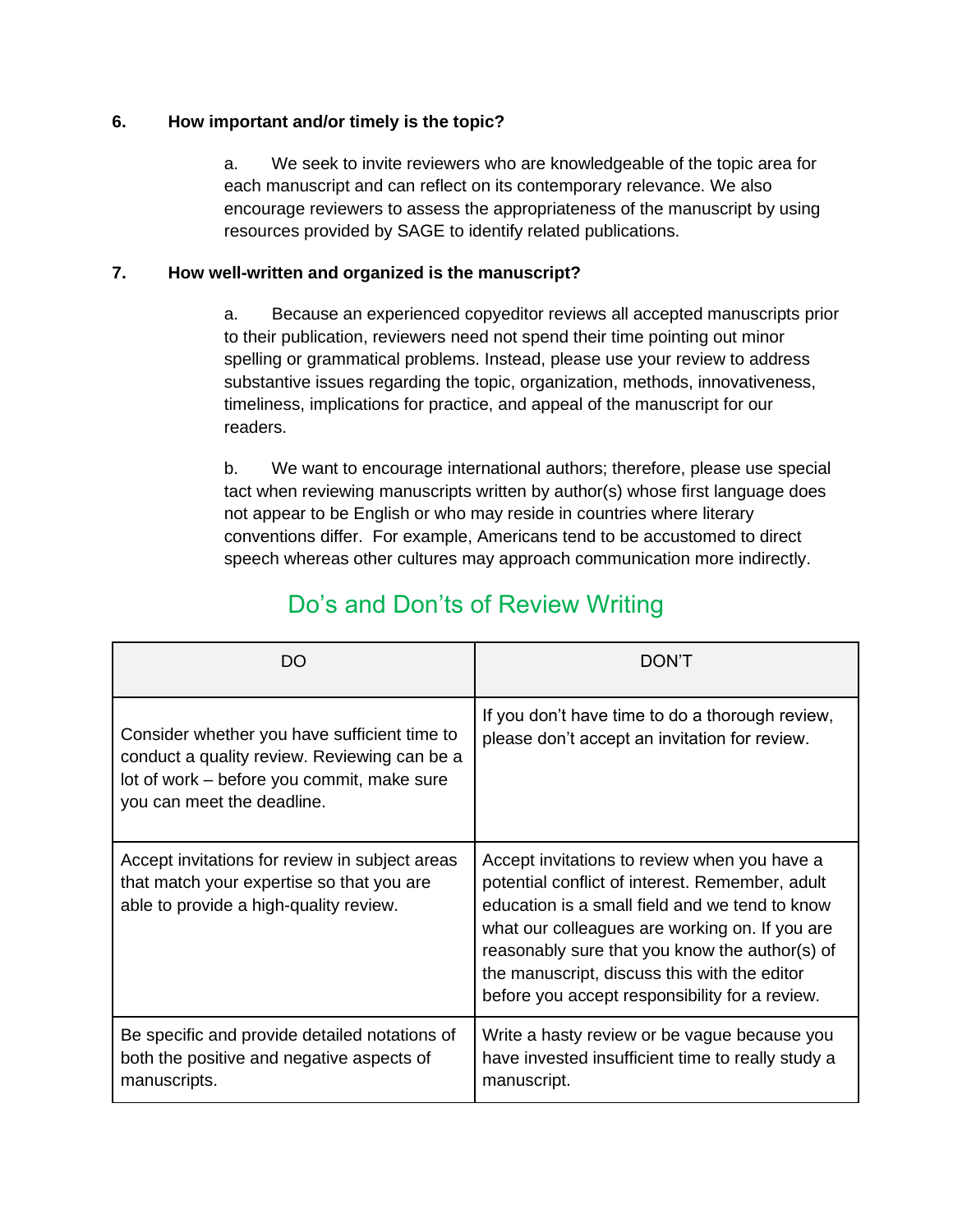| Provide detailed suggestions for<br>improvement. Quote specific text from the<br>article so that the author(s) can see exactly<br>what you mean. Use page number and line<br>numbers to indicate the location of the quote. | Write a nasty review. Saying "this manuscript"<br>has no redeeming value"* (or something equally<br>devastating) is highly negative and does not<br>include specific explanation of what might be<br>improved in a manuscript.                                          |
|-----------------------------------------------------------------------------------------------------------------------------------------------------------------------------------------------------------------------------|-------------------------------------------------------------------------------------------------------------------------------------------------------------------------------------------------------------------------------------------------------------------------|
| Begin and end reviews with a positive<br>comment, if possible.                                                                                                                                                              | Let the anonymity of the blind, peer review<br>process lure you into writing something you<br>would never say to someone in person.<br>Manuscripts can also be written by students and<br>people new to the field. They may never dare to<br>submit a manuscript again! |
| Compare the manuscript under review with<br>the literature of adult education.                                                                                                                                              | Use a review to communicate your own biases<br>or to wish the author had written the manuscript<br>in the way you would do it.                                                                                                                                          |
| Consider the emotional journey an author(s)<br>may experience in relation to the review.                                                                                                                                    | Be hostile or attack an author(s)' personhood.                                                                                                                                                                                                                          |

\* *A real comment received by one of our colleagues*

# Resources for Reviewers

[What makes for a quality peer review?](https://blog.taaonline.net/2019/09/what-makes-for-a-quality-review-taa-members-perspectives/)

[The Perils of Peer Review](https://www.apa.org/gradpsych/2003/05/peerreview)

[Ten Tips for a Truly Terrible Peer Review](https://www.elsevier.com/connect/reviewers-update/ten-tips-for-a-truly-terrible-peer-review)

Elsevier Rese[a](https://researcheracademy.elsevier.com/navigating-peer-review/certified-peer-reviewer-course)rch Academy provides a [Certified Peer Reviewer Course.](https://researcheracademy.elsevier.com/navigating-peer-review/certified-peer-reviewer-course) Module 3.1 is titled *How to Write Helpful Review* and takes 25 minutes to view.

Committee on Publication Ethics guidance for [Peer Review.](https://publicationethics.org/peerreview)

American Psychological Association Manual of Style, 7<sup>th</sup> edition.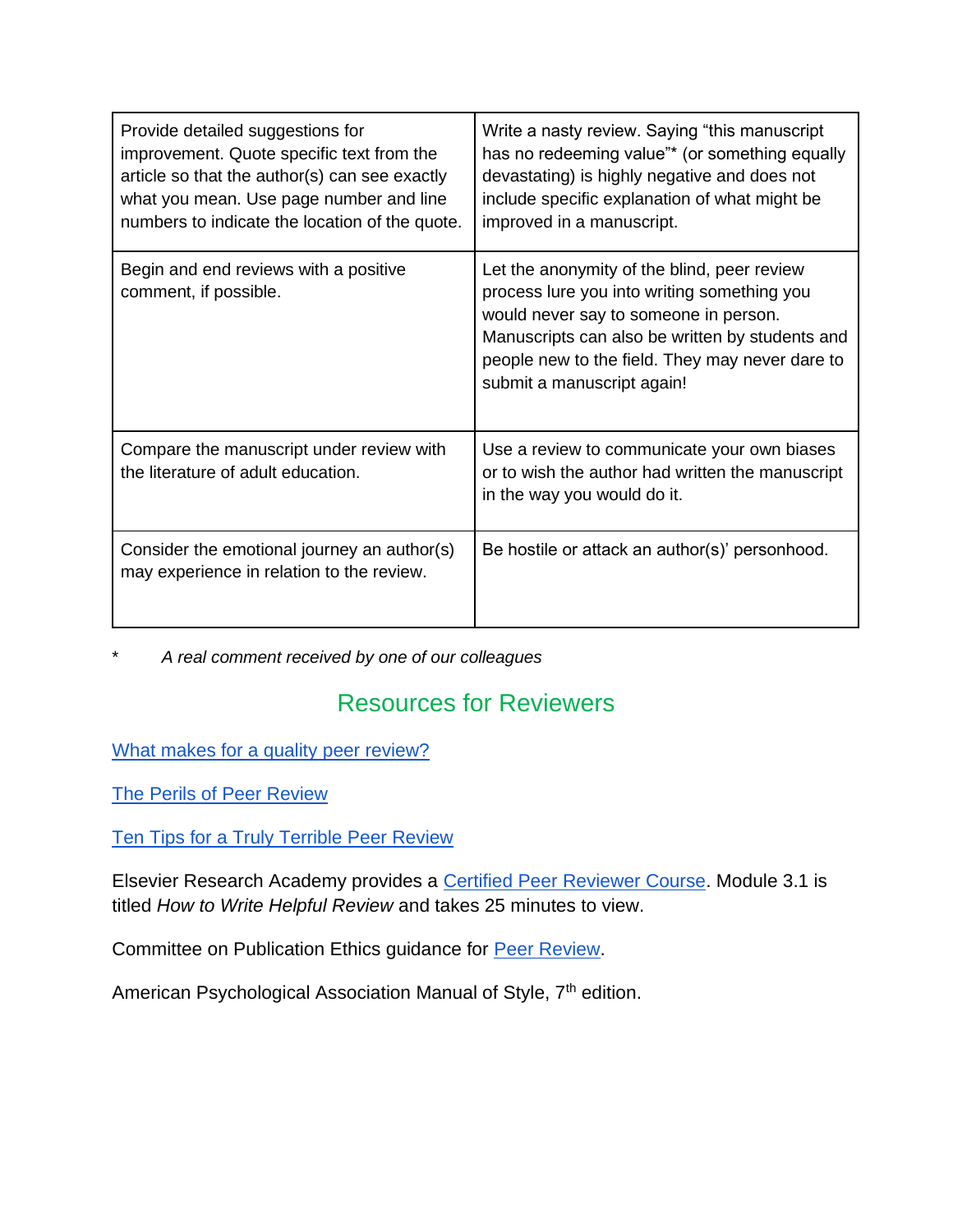#### **Sample of an Excellent Review for** *Adult Learning*

#### **General Comments:**

The author(s) does a good job of pointing out the need and importance of \_\_\_\_\_ (Fill in the specific topic). There is also a lot of clarity around the differences of opinion among various stakeholders. The author(s) effectively explained how these differences can actually be accommodated within the same classroom. I enjoyed reading the paper and found it interesting and engaging. However, I think it needs some more clarification, attention to detail, and fulfillment of the promises of the title and the abstract. Here are my observations of gaps in the manuscript that, if addressed, would make it acceptable for publication.

#### **Narrative Assessment:**

#### 1. **How clear is the purpose of the manuscript?**

You state your purpose on p. 4 as "an effort to adapt \_\_\_\_\_\_ in \_\_\_\_\_\_ settings, (a relatively new area), and demonstrate the importance of including diverse stakeholders in these processes." After reading your article, you do not describe the "effort to adapt;" instead, the article describes stakeholders' thoughts and viewpoints, not an actual adaptation. This is a crucial difference. Please rephrase your purpose to reflect the content of the study and article. The paper falls short in two ways. I felt unclear about the class that is being adapted. I think it would be good to make this clearer and explain also that the data collection process was designed to refine the plan. It wasn't clear whether this plan was used for "pure" research purposes or for a starting design that would then be refined by stakeholder input (or both). The purpose of the paper itself is a bit unclear. Was this a research study or a process to inform model design (or both)? If it was for the purposes of grounding the focus groups and interviews (for research purposes) or serving a dual purpose of research and design, there should be a research question. That is missing. In addition to making the overall purpose of the paper clearer, having a research question would help focus the paper a little more. At this point, the paper strays from one specific focus in little spots here and there. If the author(s) states a really clean, clear, crisp research question and then carefully ensures that every sentence speaks to that question, the paper will gain just the little bit of extra focus and consistency needed.

## 2. **How innovative is the manuscript? Does it have anything new to say to adult educators?**

Addressing concerns in adult education settings is a relevant and underrepresented topic, and I think it is an important aspect to discuss. The author(s) offer diverse perspectives, and the variety of viewpoints presents valuable information to adult educators. The topic is the strongest aspect of this manuscript, and its importance to adult education makes revisions worthwhile.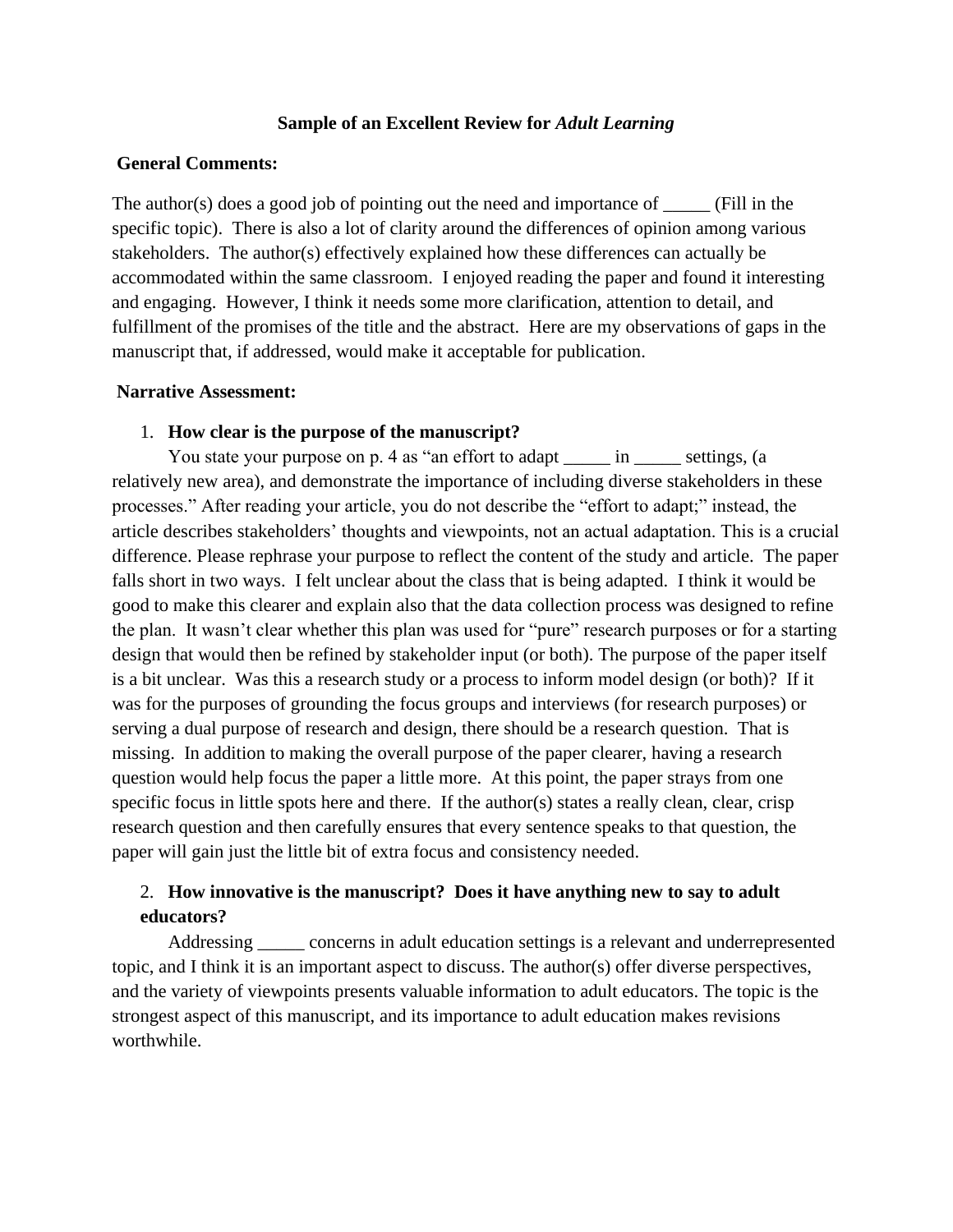## 3. **Will the manuscript appeal to a broad cross-section of readers (e.g. practitioners, administrators, instructors, program developers, professors, graduate students)?**

The topic of addressing adult education and \_\_\_\_\_ will likely appeal to practitioners, instructors, and program developers. Although there may be some academic interest, I think the topic appeals to people involved in creating and implementing programs and classes. As the authors mentioned, there are few resources that address \_\_\_\_\_ concerns although the need is present.

#### 4. **Are the implications for practice clear?**

 This is one area that the author(s) could elaborate on. Although the paper ends with a brief discussion of the importance of stakeholder input, adding a section with specific recommendations or implications for practice would help readers distill some of the ideas shared in the findings. From what the different stakeholders shared, are there particular actions or plans adult educators could take? It would strengthen the paper if the author(s) discussed the positionality of the stakeholders and the ways in which this might have shaped their responses. I think there are very good and likely reasons why they might have taken such different positions on some of the topics. Although the author(s) can't know why for sure, I think that at least a little surmising helps the reader make sense of the differences. This is touched on in the conclusion, but I think more could be made of it in the findings.

#### 5. **Does the author(s) use supporting references when appropriate?**

 Many of the supporting references are appropriate. See Question 7 for specific instances where more support would be helpful. In the framing of the paper where literature is cited, I was bothered by the lumping together of participant subjectivities. Research from all of these populations was cited in making the case for adapting instruction. This seemed to tend toward the sense that all learners are the same (which seems nonsensical to me), and, therefore, an argument supporting specific needs of one group can be made for any other group. If it somehow necessary to utilize this kind of blurred description of research in terms of population focus in order to make the case, the author should acknowledge that the research does focus on different populations and that not all findings may translate across populations but they do all suggest the shared needs. Or just more generally make clear that not all populations are the same and why it is still appropriate to blend these populations together. Some more care in the discussion of the research is needed here. Likewise, the author seems to equate the terms  $\qquad \qquad$ and as one in the same with this sentence: "…." Along these same lines, I think more care needs to be taken in terminology. Terms are used somewhat interchangeably and without much definition until later in the paper. Pick a term, define it carefully (who is and is not included in this population) and then use that term consistently. If other terms need to be used for some reason, explain why.

### 6. **How important and/or timely is the topic?**

 Although \_\_\_\_\_ concerns affect many adult learners, the topic is not well-studied, and this manuscript provides insight into this relevant topic. The stakeholders' thoughts discussed in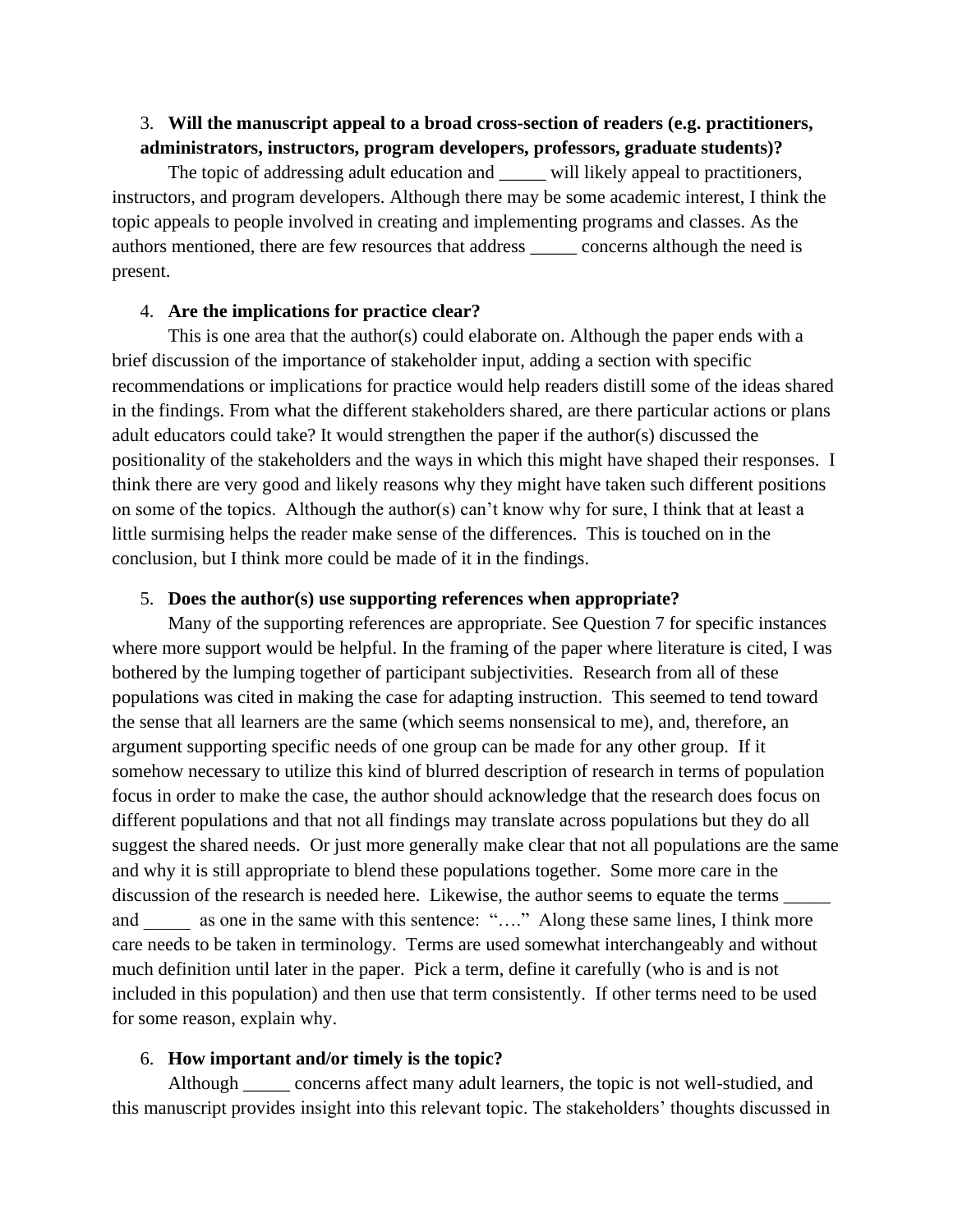this article are timely, and this study opens the door to further study if/when the programs they discussed are implemented.

## 7. **How well-written and organized is the manuscript?**

 I struggled the most with the writing and organization of this manuscript. I strongly recommend the use of subheadings in the findings section and avoid presenting additional findings in the discussion section. Although the topic is important and timely, the information was not clearly presented and there were many grammatical and structural writing problems. The authors should carefully review all sections of the manuscript for grammar, particularly comma use and clear sentence structure (I also advise against using passive voice). The lack of attention to clear writing was distracting from the purpose and content of the manuscript.

## **Concluding Thoughts:**

I believe that all of these suggestions are very doable and will make a good paper even better! As an adult educator who is deeply interested in the research and practice on  $\_\_\_\_$ (Fill in the specific topic). I found the article timely and engaging. Re-organization of the manuscript to provide further detail and clarity will strengthen it and will provide a valuable contribution to the field of adult education.

| Accept                                         |              |
|------------------------------------------------|--------------|
| Conditional accept (conditional upon revision) |              |
| Revise and resubmit                            | $\mathbf{X}$ |
| Reject                                         |              |

## **Recommendation:**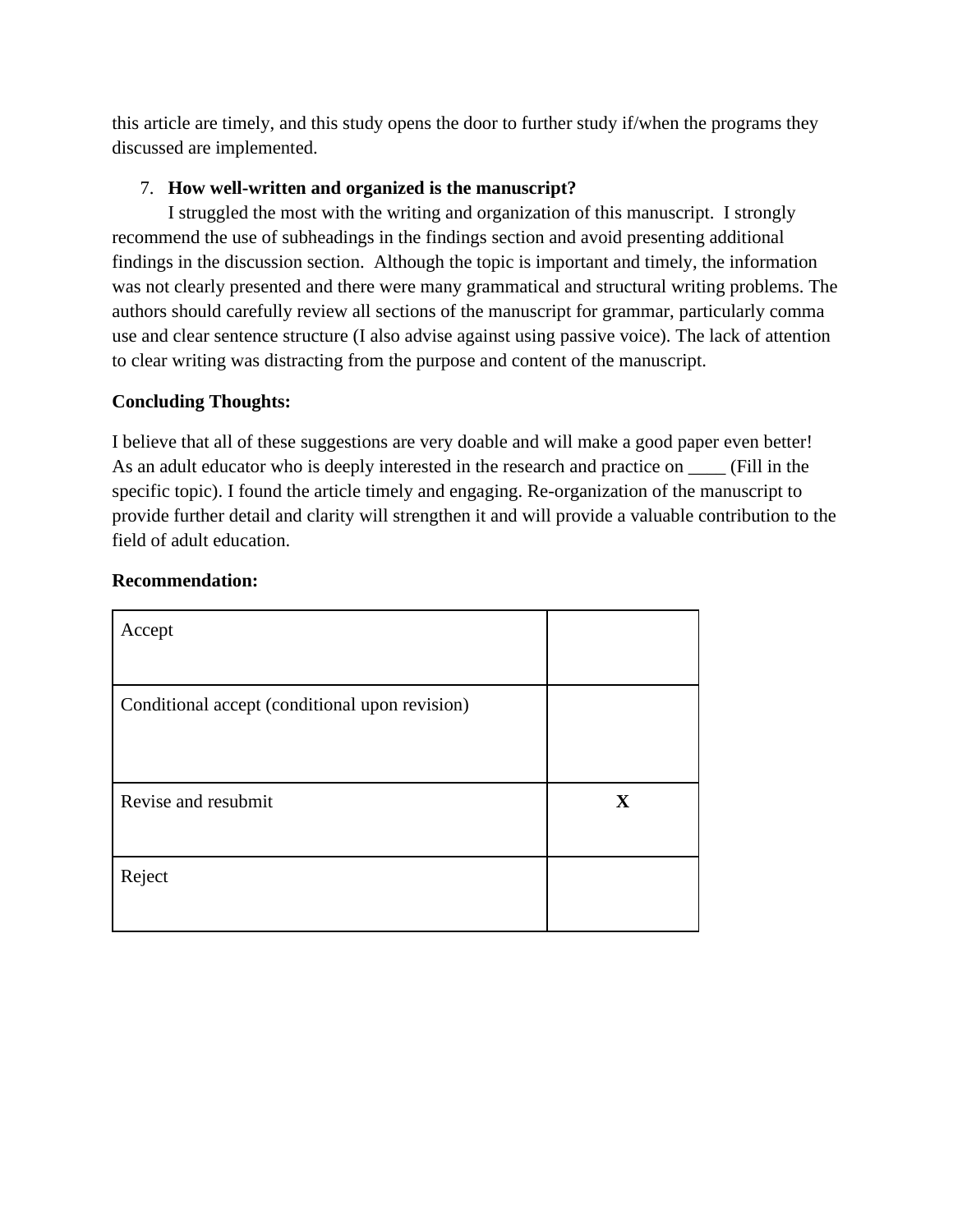## **Manuscript Ratings:**

| Criteria                 | Poor         | Fair         | $\operatorname{Good}$ | Excellent |
|--------------------------|--------------|--------------|-----------------------|-----------|
| Content                  |              |              | $\mathbf X$           |           |
| Organization             | $\mathbf{X}$ |              |                       |           |
| Readability              |              | $\mathbf{X}$ |                       |           |
| Relevance to<br>practice |              |              | $\mathbf{X}$          |           |
| Writing style            |              | $\mathbf{X}$ |                       |           |

### **Some specific suggestions relating to the manuscript organization are:**

· Review terms to ensure that the reader understands what you refer to and that you are being specific to the situation. For example, you refer to "<sup>'</sup> (a topic term) on p.2, line 29 without specifying what type? Simply using the term without describing it in more detail is unclear.

· You use the phrase " " after already defining and using " \_\_\_\_ " (acronym) .You can use the acronym after the first reference to it.

· It would be helpful for you to add a few sentences to describe the type of setting you envision for these classes/groups. It is not clear from your writing exactly what the setting is hoped to be.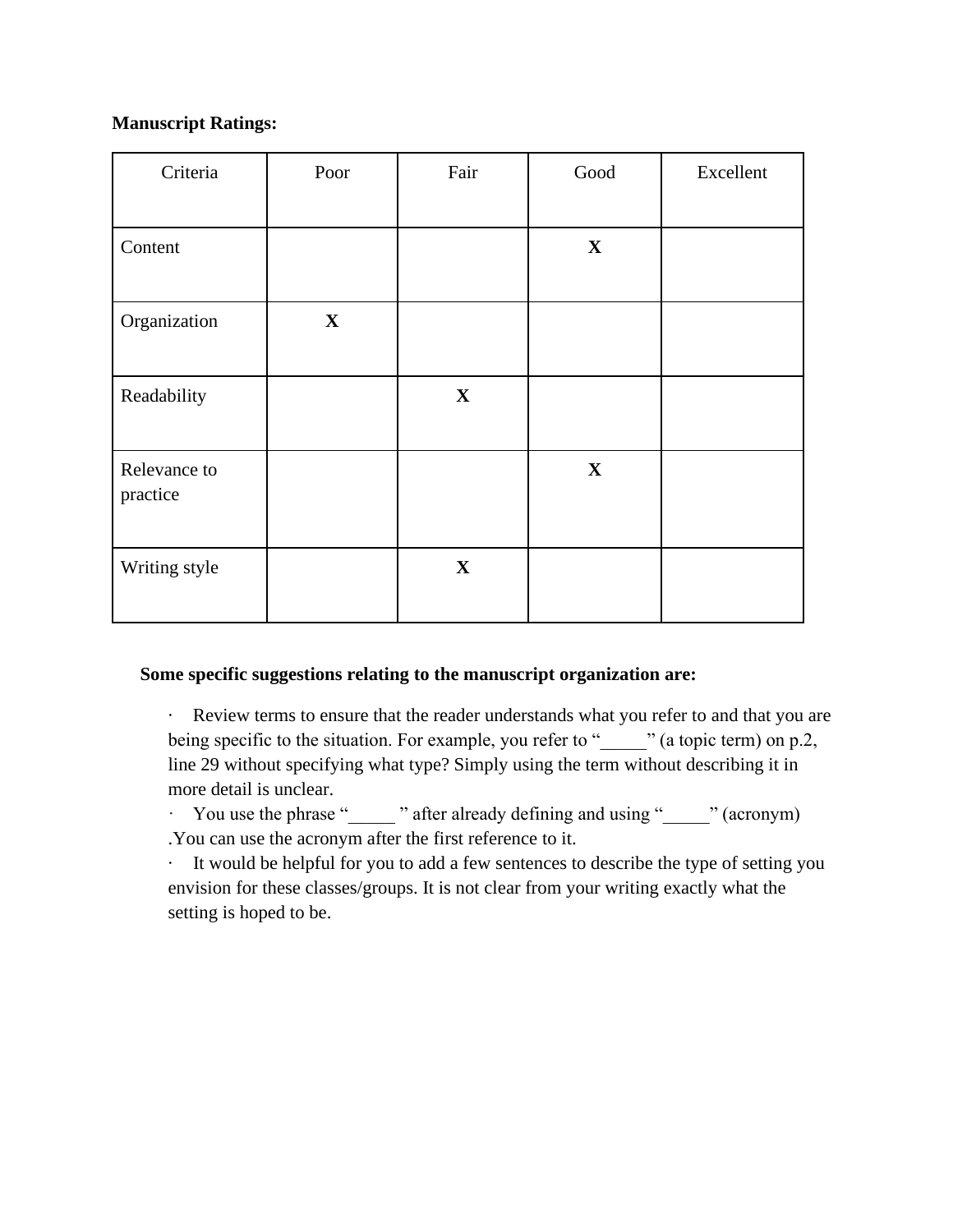### **Introduction:**

You mention "<sup>3</sup> and this seems like a very specific term that is not discussed or mentioned elsewhere. I suggest defining and explaining further or using a different term.

Include more description of your study: you say, "an effort" – describe further.

· You make several statements that would benefit from additional support. For example:

o "\_\_\_\_\_" (p. 2, lines 22-25). Why? Because it's not addressed in literature? Elaborate.

o " $\cdots$  " (p. 2, lines 42-43). Who is making these efforts?

o " $\ldots$  " (p. 2, lines 45-47). Fewer what/who?

o "\_\_\_\_\_" (p. 2, line 47). Exist where? Through what organizations/efforts?

#### **Data collection:**

· This section needs more detail. For example, you mention the two focus groups but not how many people were involved with each group, where they took place, any details about the participants, who conducted the groups/interviews, and how long the groups/interviews lasted.

Additional details: how many participants of each type? What were their roles? What is their level of education? Are they people who would be involved in the classes or are they speaking for others they know? Was there only one participant per interview? Inperson or via phone or other method?

Additionally, please specify who the research team was – the same as the authors?

· On p. 4, line 38, you mentioned a "partner organization." It is unclear who/what the partnership is with.

 $\cdot$  These are some of the details that would be helpful to the readers. There are more  $-I$ suggest re-reading the section and pretending like you know nothing about this project, or perhaps having someone else read it. As it is, I had many questions.

#### **Findings:**

· Use sub-headings to further clarify and organize your findings. For example, use your themes, such as you see fitting, to provide subheadings you think encapsulate the data you share. This would help the reader process the findings in a more manageable way and focus on each aspect of the findings that you present.

· Clarify exactly who you mean by "stakeholders" – all participants?

Use of quotes: refrain from using something a specific person said when discussing a group's viewpoint. For example, starting on p.5, line 50, you say "participants . . ." but then follow by a quote from one participant said. If you use a quote from one participant,